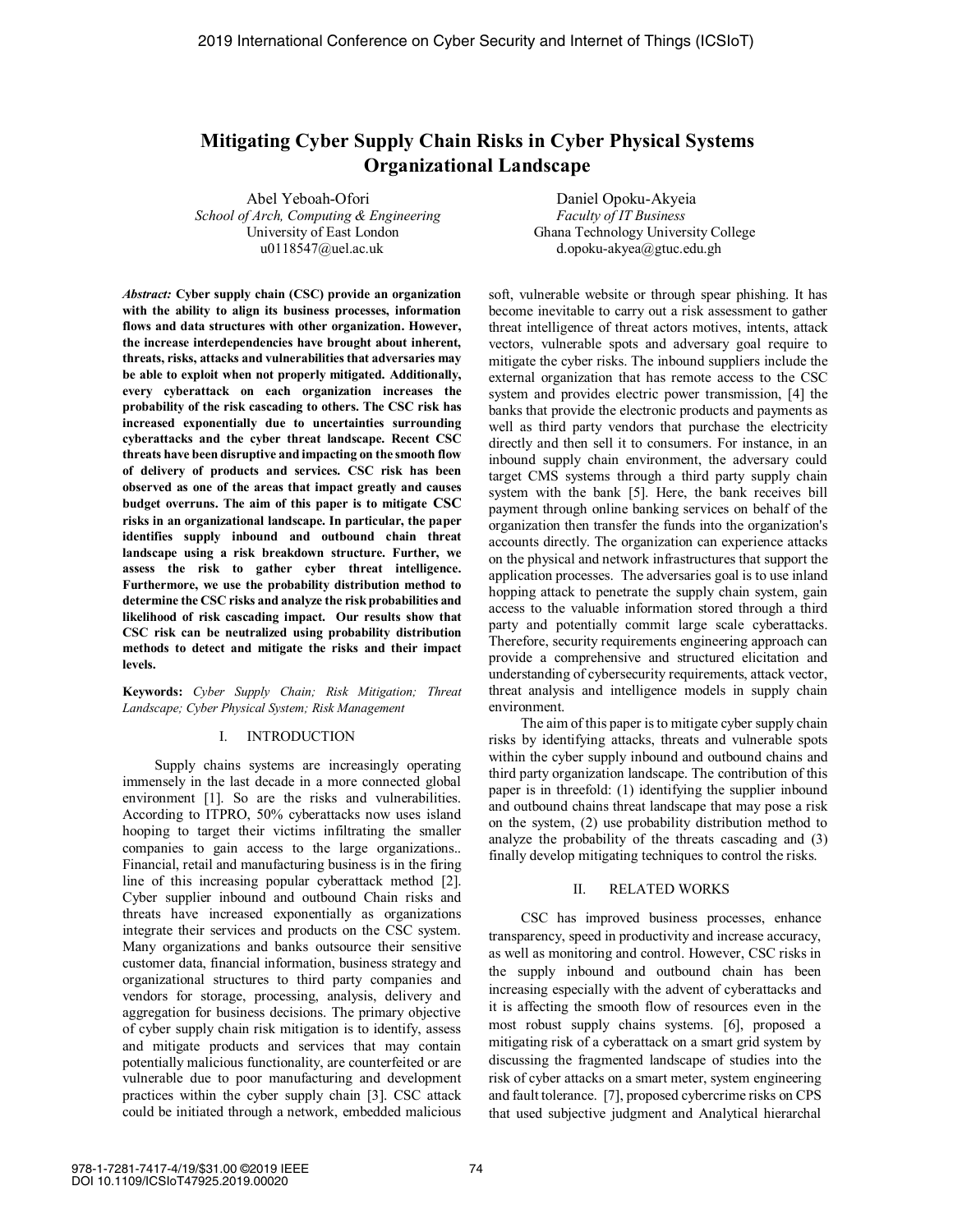process (AHP) to determine risks. NIST [8] proposed a CSCRM guideline that identifies, assesses, selects and implement risk management processes and mitigation controls through an organization to help manage ICT supply chain risks from adoptive tier 1 through to implementation tier 4. NCSC [8] proposes a supply chain risk guidance with a series of 12 principles, designed to help establish effective control and oversight of your supply chain by identifying what needs protecting, knowledge of supplier's system, and security risk posed by the supply chain. [10], proposed a cybersecurity threat modelling for supply chain organizational environment, by analyzing CSC attacks and cyber threat reporting among supply chain stakeholders. [11], proposed the application of logical and systematic methods of establishing the context of identifying, analyzing, evaluating, treating risk associated with any activity, process, function and product. [12], provide guidelines for establishing a systematic approach for risk management necessary to identify organizational security requirements for information security. [13], proposed an intuitive scheme for the categorization of cybersecurity risk assessment methods for SCADA systems by analyzing the twenty-four risk assessment method. [14], proposed a risk assessment in CPS from an office environment by identifying physical security and information and clarifying risk from a user perspective. NIST 800-30 [15] proposed a risk assessment approach to support enterprisewide risk management required to mitigate purposeful attacks, environmental disruptions, human or machine errors, and structural failures. [17], proposed a probabilistic threat propagation for network security by present a method for detecting malicious and infected nodes on both monitored networks and the external internet**.** [18], proposed an intuitive scheme for categorizing cybersecurity risk assessment method for SCADA systems after reviewing 24 risk assessment methods applied in the context of SCADA systems.

# III. APPROACH

This section adopts the Cyber Supply Risk Management approach required to be carried out through the lifecycle of the organizational CSC. An organization should be able to identify its assets, goal, specific requirements and threat actors. [11] [18], posits that risk assessment is the most error-prone step in risk management process due to the uncertainties in estimating the magnitude of potential financial loss and the probability that the loss will occur. By quantitatively assessing vulnerabilities and proposed a method for evaluating security enhancement. To Mitigate CSC risks, we consider a potential cyberattack could affect an organizational supply chain and determine the vulnerabilities, threat landscape, and the associated risks that are likely to impact the organization. For the study we adopt the CSCRM process below:

- Risk awareness and preparation
- $\bullet$  Risk identification
- Risk assessment: Analysis and Evaluation
- Risk response: Risk transfer, risk sharing, risk reduction & risk avoidance
- Risk communication
- $\bullet$  Risk monitoring and control

## *A. Risk Mitigation Approach*

For the study, we adopted the probability distribution methods and to mitigate the CSC risks. The rationale for choosing probability distribution methods and the financial portfolio criteria model is that, CSC risks can be quantified based on how threats propagate on the supply inbound and outbound chains and its cascading impacts for cyber threat intelligence.

# *B. Probability Distribution Function on CSC Attack Propagation*

Probability distribution function (PDF) looks at the different probability outcomes or possible values for the random variables. We use probability distribution method to determine the outcome of an attack propagation on the CSC system to determine a product was modified during production, manipulated during distribution or manipulated during delivery after a cyber attack has been initiated.

$$
\sum_{x}^{n} P(x) = 1 \tag{1}
$$

Cyber threat intelligence gathering and risk identification provide the organization knowledge of the vulnerabilities and threats to the organizational goal and basis to understanding the organization security situational awareness, a rationale to invest in security and the cost of alternatives.

# IV. CYBER SUPPLY CHAIN RISK MITIGATION PROCESS (CSCRM)

This section considers, CSCRM approach as discusses in section 3, and implement the process of identifying organizational goal, assets, and requirements. IEC/ISO31000 proposes an architecture that incorporates the relations between risk management principles, framework and the processes by establishing concepts that explicitly address uncertainties, linking that to the organization framework mandate and establishing the processes [1]. Further, we Identification of vulnerable spots, attacks and probable risks. Furthermore, we identify mitigation goals as follows: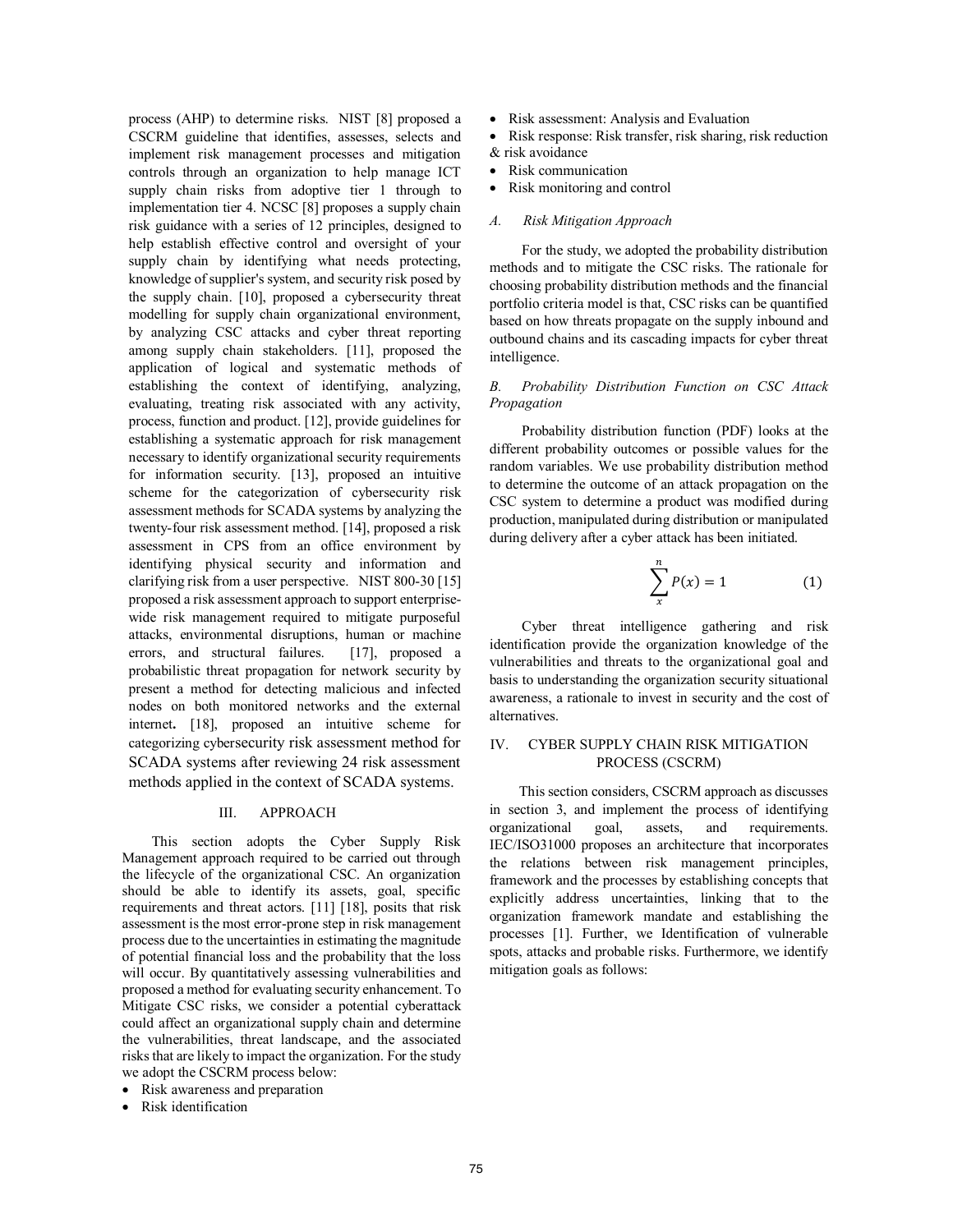

Figure 1. Cyber Supply Chain Risk Mitigation Process

# *A. Risk Awareness and Preparation*

Risk awareness and preparation is the initial stage where the team organization accepts the fact that there are potential CSC risks to be considered from a strategic, tactical and operational perspective.

Activity 1: Establish the CSC Risk Context: A security strategic team is formed to oversee the CSC risk management process including representatives from all stakeholders to leverage communication, knowledge and cross functional information sharing. The rationale is to establish the context within which the risk charter, plan and motivation are structured and responsibilities are assigned. The role of the team is to identify all assets, various organizational and third party vendor goals, known attacks, known-unknown, and unknown-unknown to provide awareness and understanding of the CSC domain and the threat landscape. This allows the organization to proactively develop a strategy, determine the approach required and allocation of adequate resources for the process. The goal is to recognize and manage internal events and external threats that may affect the likelihood of a business continuity process and impact on the organizational goal by asking the following:

- x What can go wrong (risk event): known-unknown
- How to minimize the risk event's impact: unknown-known
- What can be done before an event occurs: unknown-known
- What to do when an event occurs: Mitigation

# *B. Risk Identification*

The risk identification process includes identifying and listing all organizational assets and all possible attacks on

the supply chain system that could be deemed as a risk. An important aspect of risk identification is the cyber threat intelligence, human threat intelligence and physical threat intelligence gatherings of threat actors, attack vectors, vulnerable spots and adversary goal require to mitigate the cyber risks. We follow the activities below:

# *C. CSC Systems Assets and Infrastructure*

The Smart grid systems assets and the infrastructures consist of network architecture, wireless communication network, mesh topology and communication protocols that that supports the distributed control systems and SCADA systems. It has a power generation, transmission and distribution platforms that are connected to the main command and control systems. The smart grid uses Intelligence Electronic Devices (IED), Bus, router, switches and public facing IP address systems to connect to the supply inbound and outbound chains. The smart grid systems have firewalls connect to the CSC vendor system and substation access spots. For further reading in Smart grid. Refer [10]. We identify areas the threat actors could exploit as in figure 2.



Figure 2. CSC Smart Grid Systems Assets and Infrastructure

Activities 1: Identify Organizational Goal: Involves bringing together the team and stakeholders to brainstorm and use other problem identification techniques to provide detailed identification of the organizational goal, each critical assets, supply inbound and outbound chains infrastructures, CSC requirements, processes, for examining and documenting the associated risk and vulnerabilities.

Activity 2: Risk Breakdown Structure (RBS). Risk Breakdown Structure (RBS) is a technique used by the team to capture and profile all the assets, infrastructures, goals, internal and external threats and vulnerabilities. The rationale is to capture all the possible risks that could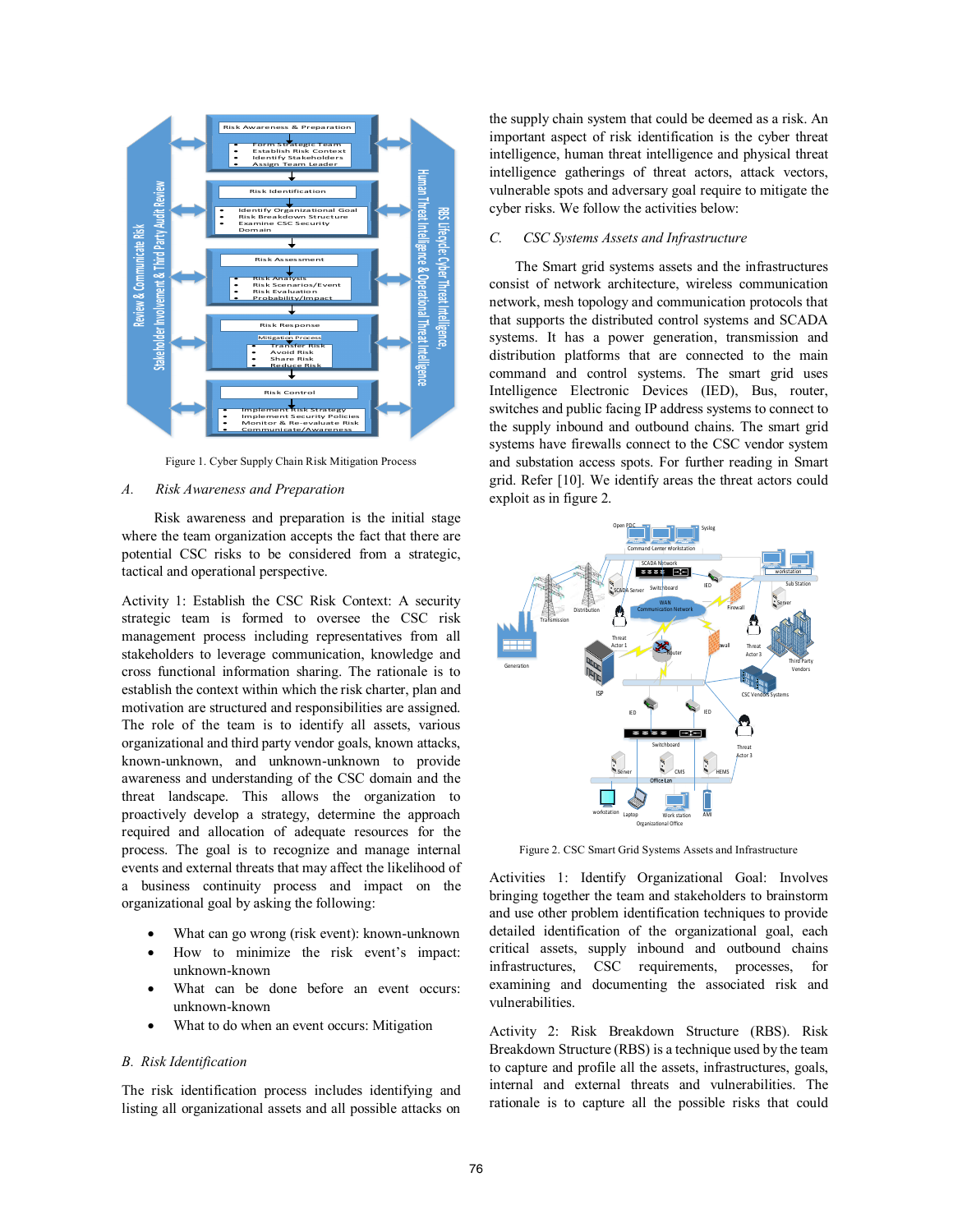potentially affect the CSC in spite of its effect and impact level.



Figure 3. Risk Breakdown Structure

Activities 3: Examined CSC Security Domain: The CSC security domain is examined and investigated after the macro risks are captured, to identify possible attacks such as malware, spyware, and ransomware attack that could be initiated on the supply chain and the source of attacks.

- 1. Identify specific risks by using: brainstorming, threat intelligence, reviewing of RBS listed, checklist of situational awareness, subjective and expert opinions of the various attack.
- 2. Identify risks by auditing the third party organizations, classify them based on their service provisions and levels of integration of the various supply chain network system.

The process of identifying, investigating, research and reviewing the CSC network security systems, the existing infrastructures and that of the stakeholder systems provide cyber threat intelligence and situational awareness of potential risks.

# *D. Risk Assessment*

The purpose of risk assessment is to provide evidence-based cyber threat intelligence and analysis to make informed decisions on how to treat a particular risk, how to select between options and the cost of alternatives. Risk assessment considers the likelihood of a risk after identifying and reviewing all probable threats and vulnerabilities that could cause a negative impact. The probability and impact of the risks are examined and quantified in two dimensions using probability and impact factors. The probability of the risk of becoming a reality has to be assessed using techniques such as an expert subjective judgment or discrete probability variables to determine the likelihood and impact. Risk assessment combines two techniques risk analysis and evaluation to determine the probability and likelihood of impact.



Figure 4. Risk Assessment Process

Activity 1: Risk analysis involves using threat intelligence to identify possible sources of risk such as attack pattern, attack vectors, TTPs, adversary motives and intent. It also uses threat intelligence to identify threats or events that could have a harmful impact on an organizational goal such as product manipulation during production or manipulation during delivery or inserting spyware in a software that is bought off the shelf.

Activity 2: Risk Scenario/Event: A scenario is used that combines three ideas to explain the concept of risk: we select an event (cyberattack), and then combines its probability of occurrence with its potential impact and cascading effects. Further, it estimates the risk by asking the following:

- $\bullet$  What is the probability that this event will actually occur in the future? For instance a Ransomware or Remote Access Trojan attack.
- What would be the impact if it actually occurred? For instance, we use low, medium, high and extremely high probability to determine the likelihood.

Due to the integrated nature of CSC, a high-risk event would have both a high probability of occurring and a big negative impact should it occur. The concept of cyber risk is always future-oriented and considers the impact the attack could have in the future and what to do when an event of a cyber attack.

# *E. Probability Distribution Methods*

For the study, we adopted the probability distribution methods to mitigate CSC risks. The rationale for choosing probability distribution methods is that, CSC risks can be quantified based on how threats propagate on the supply inbound and outbound chains and its cascading impacts for cyber threat intelligence. Refer to our previous work in [10] for the attack analysis.

# *F. Risk Scenario*

An organizational supply chain system incorporates other supplier, distributors and third-party vendors on the inbound and outbound chains. The security risk team has identified a malware attack on the CSC system. The team has decided to identify, assess and evaluate the severity of impact and probability of the cascading effects of the risk event. We carry out a risk assessment on all the risk access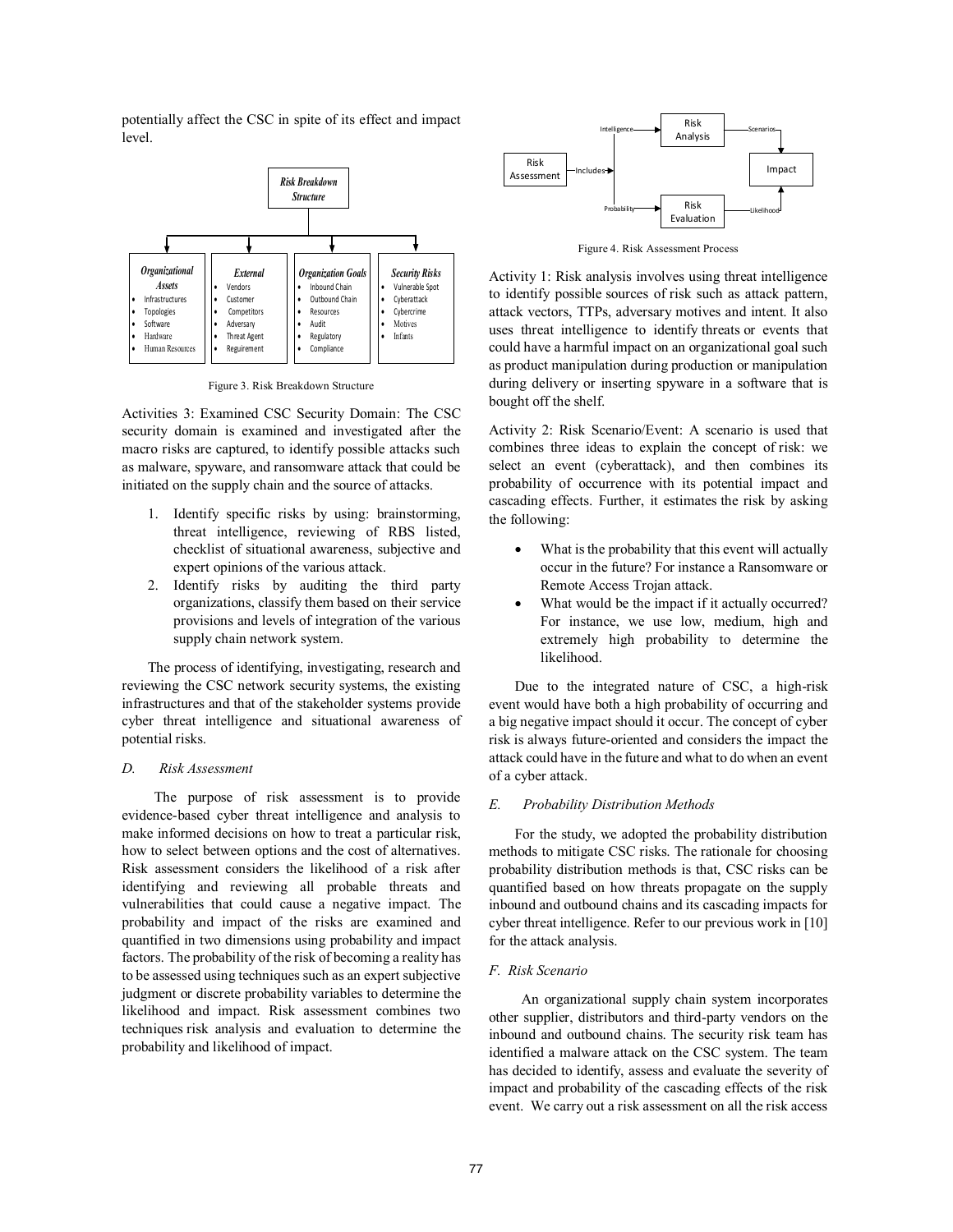spots using a scenario. We assume that not all risk is considered the same as some may be high risk than others. Risk is assessed according to its probability of the event and the impact factor. We categorize the severity and impact as by using a numerical scale of 1 (Low) to 5 (Very High) to determine the relative risks on the vulnerable spots where  $1-10$  = Very Low,  $11-20$  = Low,  $21-40$  = Moderate. 41-70  $=$  High and 71-100  $=$  Very High.

|  |  | Table 1. Probability and Risk Indicators |  |  |
|--|--|------------------------------------------|--|--|
|--|--|------------------------------------------|--|--|

| <b>Vulnerable Spots</b> | Verv Low                   | Low | Moderate | High   | Very High            |
|-------------------------|----------------------------|-----|----------|--------|----------------------|
| Firewall                | <b>Drganizational Goal</b> | No  | 70       | High   | Wrong Firewall       |
| <b>IDS/IPS</b>          | Requirements               | No  | 60       | High   | Configuration        |
| Vendor                  | Service Provision          | No  | 80       | High   | Audit                |
| Network                 | Model Topology             | No  | 60       | Medium | Sub-netting          |
| <b>IP</b>               | Identify Users             | No  | 55       | Medium | Segmentation         |
| Database                | <b>Jata Center Storage</b> | No  | 75       | High   | <b>Sanitizations</b> |
| Software                | Off The Shelf              | No  | 75       | High   | Reprogram/Update     |
| Website                 | Third Party Host           | No  | 90       | High   | <b>SSL/TLS</b>       |

able 2. verity Matrix

| <b>Vulnerability</b> | <b>Likelihood</b> | mpact | <b>Detection</b><br><b>Difficulty</b> | <b>Cause of Risk</b>                       |
|----------------------|-------------------|-------|---------------------------------------|--------------------------------------------|
| Firewall             |                   | 70>   |                                       | Failure to Invest in an incorrect firewall |
| <b>IDS/IPS</b>       |                   | 60>   |                                       | Lack of expertise                          |
| Vendor               |                   | 80>   |                                       | Lack of third party auditing               |
| Network              |                   | 60>   |                                       | Poor Network segmentation                  |
| IP                   |                   | 55    |                                       | Not Reviewing IP Addressing System         |
| Database             |                   | 75    |                                       | Using Data centers without auditing        |
| Software             |                   | 75    |                                       | Poor test: software bought off the shelf   |
| Website              |                   | 90 >  |                                       | Using hosted websites with others          |

The risk severity matrix in the table 2 provides us with a basis to prioritize which risk to address. Risks with impact level from 70> are considered as a high priority and receive immediate attention. Those risks with 40> are considered high risk and must be addressed if possible in line with the very high risks as their impact could affect the supply chain integration. For instance using a public facing IP address system on a hosted website makes the CSC system very highly vulnerable to an attacker could Table 3. Risk Classification

use island hopping attacks to penetrate the website, gain access to the network and manipulate the software to cause product alteration or manipulate delivery channel.

## G. Risk Evaluation

We classify the probable risks using probability distribution techniques below as discussed in section 3 to evaluate the risks as in the following order.

| <b>Cause of Risk</b>                                      | <b>Risk Classification</b>                                                                      | <b>Risk Assessment</b>                                                     |
|-----------------------------------------------------------|-------------------------------------------------------------------------------------------------|----------------------------------------------------------------------------|
| <b>Failure to Invest correct firewall</b>                 | High Impact, High                                                                               | Neutralize the risk by purchasing the correct firewall based on            |
|                                                           | Probability                                                                                     | organizational goal and requirement                                        |
| <b>Lack of expertise</b>                                  | High Impact, Low                                                                                | Neutralize risk by competent and qualified the competent security staff.   |
|                                                           | Probability                                                                                     |                                                                            |
| <b>Lack of Third Party Auditing</b>                       | High Probability, Low                                                                           | The risk can be mitigated with regular internal and external auditing.     |
|                                                           | Impact                                                                                          |                                                                            |
| Low Probability, High<br><b>Poor Network Segmentation</b> |                                                                                                 | The network can be segmented and Firewall/IPS placed between them          |
|                                                           | Impact                                                                                          | so that any remote attack on each network may not impact the other.        |
| <b>Not Reviewing IP Address System</b>                    | Low Probability, Low                                                                            | The risk can be neutralized by using IP Analyzers and other penetration    |
|                                                           | Impact                                                                                          | testing tools to identify vulnerable spots                                 |
| <b>Using Data centres without auditing</b>                | Low Probability, High                                                                           | Mitigate risk by auditing data centres and sanitize the database as an     |
|                                                           | Impact                                                                                          | an attack may expose customer data, cause Data theft, ID theft risk to all |
|                                                           |                                                                                                 | those connected to the CSC                                                 |
| Poor test: software bought                                | Neutralize the risk by testing the software and third party software before<br>High Impact, Low |                                                                            |
| off the shelf                                             | Probability                                                                                     | customization and installation to the supply chain                         |
| High Impact, High<br>Using hosted websites with other     |                                                                                                 | The organization uses the public facing IP address system for the supply   |
|                                                           | Probability                                                                                     | inbound and outbound chains is dangerous and must be mitigated.            |

# V. PROBABILITY OF CYBER SUPPLY CHAIN ATTACK PROPAGATION

This section determines the probability of attack propagation as discussed in section 3. We use a discrete random variable method as a random variable that can take on any value from a discrete set of values as specified. For the study, we use six different types of attacks variables to set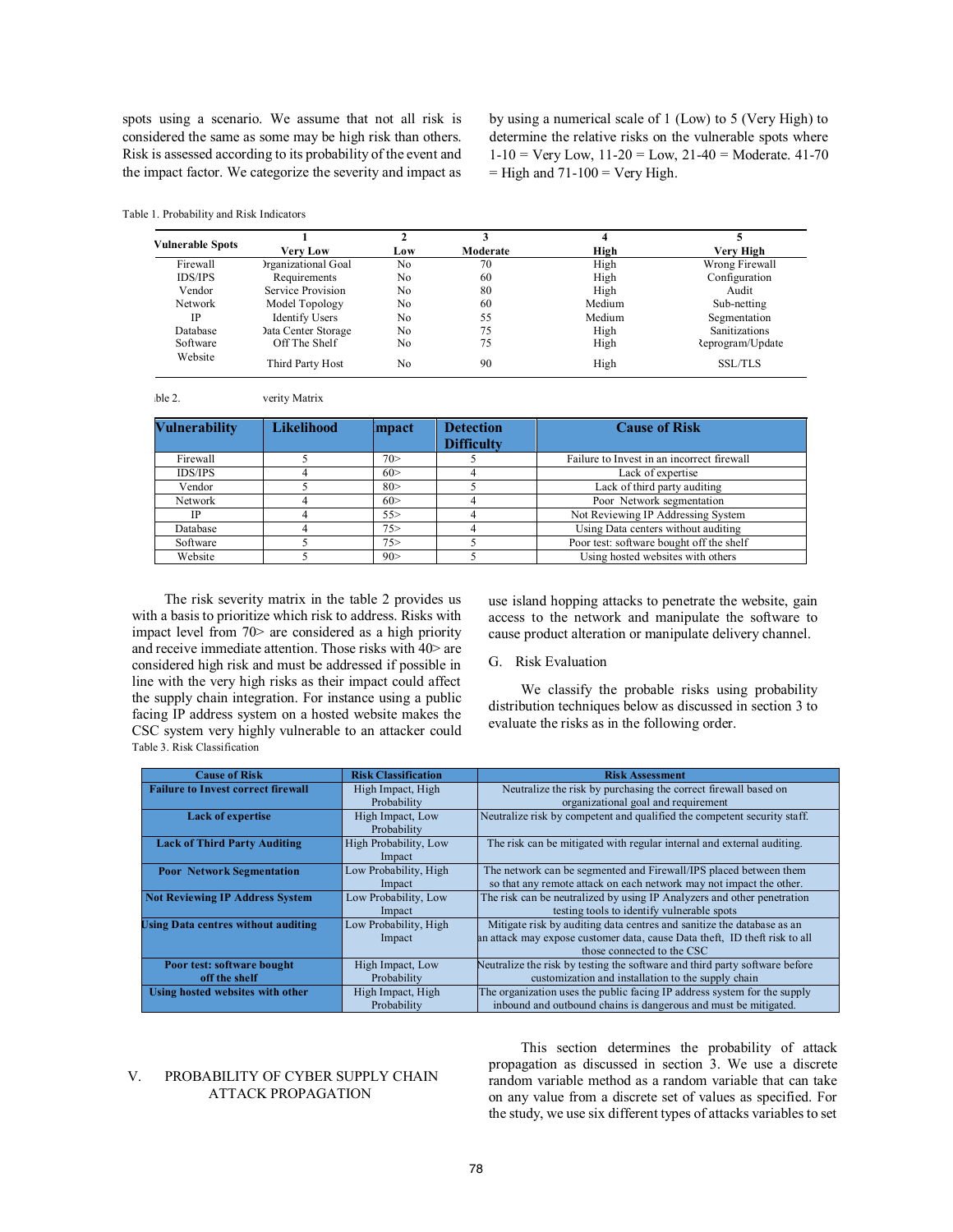possible finite values of CSC risks, where the values in the set are numbered from 123456. We use the internal or external threat as our inference since the likelihood of risk of an attack could take on any of these two forms. The probability distribution method determines the outcome of a risk of an attack propagation on the CSC system initiated from anywhere. The six types of attacks include internal attack, external cyber attack, modified during production, manipulated during distribution, manipulated during delivery, or manipulated during installation after a cyber attack has been initiated. The rationale is that we can enumerate all the risk values from 1–6 in the set of its possible value and sum over up all these possibilities and the likelihood of occurrence.

We assign the risks  $(X)$  as the discrete random variable (Threats) and assume its probability distribution function  $P(x)$  by assigning a probability that X is equal to each of its possible values as specified. For instance, if we identify six different risks on a supply chain system, we can assign a probability of 1/6 to each of the six risks. In the cyber threat landscape where we use discrete random variables, the probability of threat distribution could be referred to as a probability mass function  $P(x)$ . We define the value of  $P(x)$ with a subscript as the probability that a random variable X (Risks) equals the given number x (Threats), i.e.  $P_x(x) =$  $Pr(X=x)$ . In a cyber attack environment, a valid probability function P(x) must be non-negative for each possible risk value x. Further, the random threat variable is given a number of values in the set of possible values with a probability of at least one attack, so we require that  $P(x)$  must sum to one especially as part of the CSC systems requirements capturing:  $P(x) \ge 0$  for all x (2)

Where the summation is implicitly applied to all possible values of X (Risks). For instance, in an event of a cyberattack, the probability of any of the six risks occurring is calculated as:

$$
P(x) = \begin{cases} \frac{1}{6} & \text{if } x \{1, 2, 3, 4, 5, 6\} \\ 0 & \text{otherwise} \end{cases}
$$
(3)

Due to the uncertainties in the event of an attack, we could assume that the relative likelihood of an attack can be initiated externally or internally. Therefore, let X (Risk) be the sum of any of the six attack variable outcomes listed in section 5. Then X could take on any value in the set  $\{1, 2, 3, \}$ 4, 5, 6, 7, 8, 9, 10, 11, 12} in a random variable. Thus, P(x) is calculated as:

$$
P(x) = \begin{cases} \frac{1}{36} & if x \in \{1, 12\} \\ \frac{2}{36} = \frac{1}{18} & if x \in \{3, 11\} \\ \frac{3}{36} = \frac{1}{12} & if x \in \{4, 10\} \\ \frac{4}{36} = \frac{1}{9} & if x \in \{5, 9\} \\ \frac{5}{36} & if x \in \{6, 8\} \\ \frac{3}{36} = \frac{1}{6} & if x = 7 \\ 0 & otherwise \end{cases}
$$
(4)

## *A. Constructing a Probability Distribution*

We construct a discrete probability distribution for random variable X by defining as the number of attacks and risk of manipulations that could be deployed on the CSC after an internal or external cyber attack. We ask the following question and uses the determinants as below to determine the motives and intent of the adversary: What is the probability of a risk on the CSC after initiating an attack? Assuming:

- $X = Risk = A$  risk could be internal or external
- $P = Probability$
- $C =$  External Cyberattack
- $A = Internal$  Attack
- $P =$  Modified During Production
- $S =$  Manipulated During Supply
- $D =$  Manipulated During Delivery
- I = Manipulated During Installation

Probability Distribution looks at the different probability outcomes or possible values for the random variables. We plot the outcomes to determine how the distribution is spread out among those possible outcomes.

Table 4. Probability of Initiating an Attack

| PD<br>r –              |    |
|------------------------|----|
| PD                     | SD |
| $\overline{\text{SD}}$ |    |
| $\overline{\text{SD}}$ |    |

Probability Distribution for the Random Variables

- $P(X=0) = 1/8 = CPD$
- $P(X=1) = 3/8 = CSD, CAI, CDI$
- $P(X=2) = 3/8 = ASD$ , PSD, PDI
- $P(X=1) = 1/8 = APD$

#### VI. RESULTS

This section discusses the results of probabilities of the cyberattack propagation and its impact on the CSC system.

## *A. Probability Distribution Analysis*

From the probability distribution table 1, our analysis reveals eight different probabilities of risk on the CSC system could be compromised with various manipulation schemes.

• CPD: The adversary could initiate cyberattack, then cause manipulation during production and then manipulation during delivery. The motive and intent of the adversary are to penetrate the CSC system, manipulate the product by inserting malware in the code at the software development stage that will trigger at the during the delivery channels and divert the products to wrong sources. These could cause Intellectual property theft, Industrial espionage, command  $\&$ control and DoS attacks and impact the organizational goal and assets.

• CSD, CAI, CDI: Indicates that adversaries could cause an internal or cyber attack on the supply chain, cause manipulate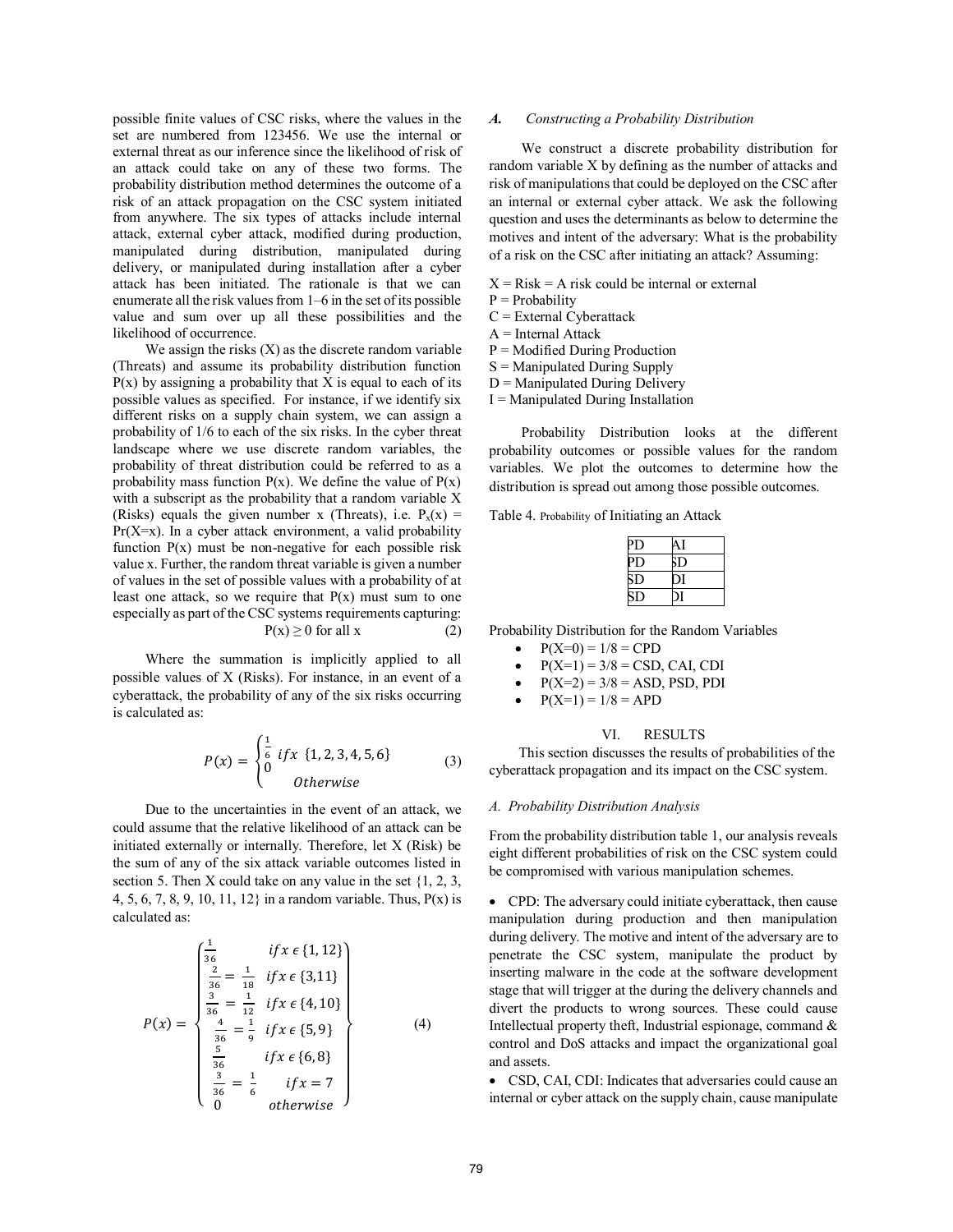during supply and installation. The adversary's motives and intent of the attack are more geared towards industrial espionage and advance persistent threat using remote access Trojan or rootkit attack where the adversary targets user with UBS drives, insert a virus on it, to initiate the attack.

• ASD, PSD, PDI: Indicates that the adversary could cause an internal attack, then manipulate the product during supply and manipulation during installation. The motive and intent of the adversary are to insert spyware into the product in order that when a user installs the product and runs it, the virus propagates to other on the network and also provides the adversary access to the network for further manipulations.

• APD: The adversary could attack internally, then cause manipulate during production and manipulation during delivery. The motive and intent of the adversary are to gain access to customer personal details, credit card details, and any information relevant to be able to exploit the customers.

# VII. RISK MITIGATION

We follow the following risk mitigation process to determine how to respond to the various cyberattacks.

## *A. Risk Response*

 Risk response decides on how to treat the risks and who is responsible for each risk in order to ensure proper mitigation procedures. We consider a number of methods to handle risk. These are factors we consider when mitigating the risk: Transfer the risk, Accept the risk, Avoid the risk, Reduce the risk, Share the risk, or Accept the risk.

## B. Risk Mitigation

Acts on threat intelligence gathered and implements control mechanisms, policies, and audit trails to lessen the impact or chance of the risk occurring. This includes making a strategic decision, resources availability, and draw up an agreement with all stakeholders and get it sign-off by all party as well as establishing a cyber risk information-sharing platform.

**• Transfer the risk**: Paying a premium insurance companies to pass the risk to another party Insurance is a means of transferring the financial impact of having a risk occur. Subcontracting can also be done using data centres and Internet service providers. This gives the organization a chance to make a vendor responsible for a particular risk.

x **Avoid the risk:** Includes implementing CTI, security measures, budget allocation, configurations, certifying systems, carrying out penetration testing, regular updates, regular backups, audit stakeholder organization and third party vendors, contingency planning and controls to eliminate the CSC risk.

**• Sharing the risk** - Allocating supply chain system resources to different organization and segmenting the system to different parties in order to share risk. This process ensures that risks threat information is share

• Reduce the risk: By creating awareness, training and educating users, employ experts, establish, formal communication mechanisms, Implement monitoring and controls strategies, and auditing third party vendors regularly. • Accept the risk: These are unknown-known and unknown-unknown risks that are inevitable to avoid such as zero-day attacks, earthquake, power failure, system failure. Contingency planning is used to mitigate such risks. They are uncertain risks in that the effort to do anything is not worthwhile or nothing can be done at present. In such a situation, the CSC system is reviewed from time to time during the course of inbound and outbound activities.

#### *C. Risk Monitoring & Control*

As discussed in section 4. the process of monitoring and controlling all the risks identified and categorized in the risk register. It includes establishing and executing the risk response strategy, monitoring events that are considered as high probability, contingency planning and monitoring new risks. Due to the uncertainties and fuzziness surrounding the cyberattacks on the supply inbound and outbound chains, CSC risks identified, assessed and managed have to be monitored regularly. This is to ensure that any change in the risk status and the risk register are updated on a regular basis for information assurance and situational awareness purposes. The process involves:

- The risk management team must systematically track and evaluate the performance of risk management strategies in line with the risk register and audit trails.
- Organize ad-hoc and regular risk reviews meeting to identify changes in the cyber threat landscape, outstanding software updates, risk probability and impact trends, update risk register, remove outdated risks, and identify new risks. For, instance OWASP Top 10 threats provides current risks and threat updates.

The risk monitoring and control process includes:

- Prioritize high probability risks and monitor CSC audit trail of threat and vulnerabilities for contingency planning purposes.
- Run regular reports from Firewalls and IDS/IPD and monitor network penetration activities and anomalies.
- Run reports on from the IP Analyzer tool and monitor for any intrusion activities and anomalies.
- Implement regular and ad-hoc supply inbound and outbound chain audit on third party vendors
- Sanitize the database system and monitor user transactions.
- Implement stakeholder configuration management system that incorporates all supplier and distributors.

*D. Risk Communication*